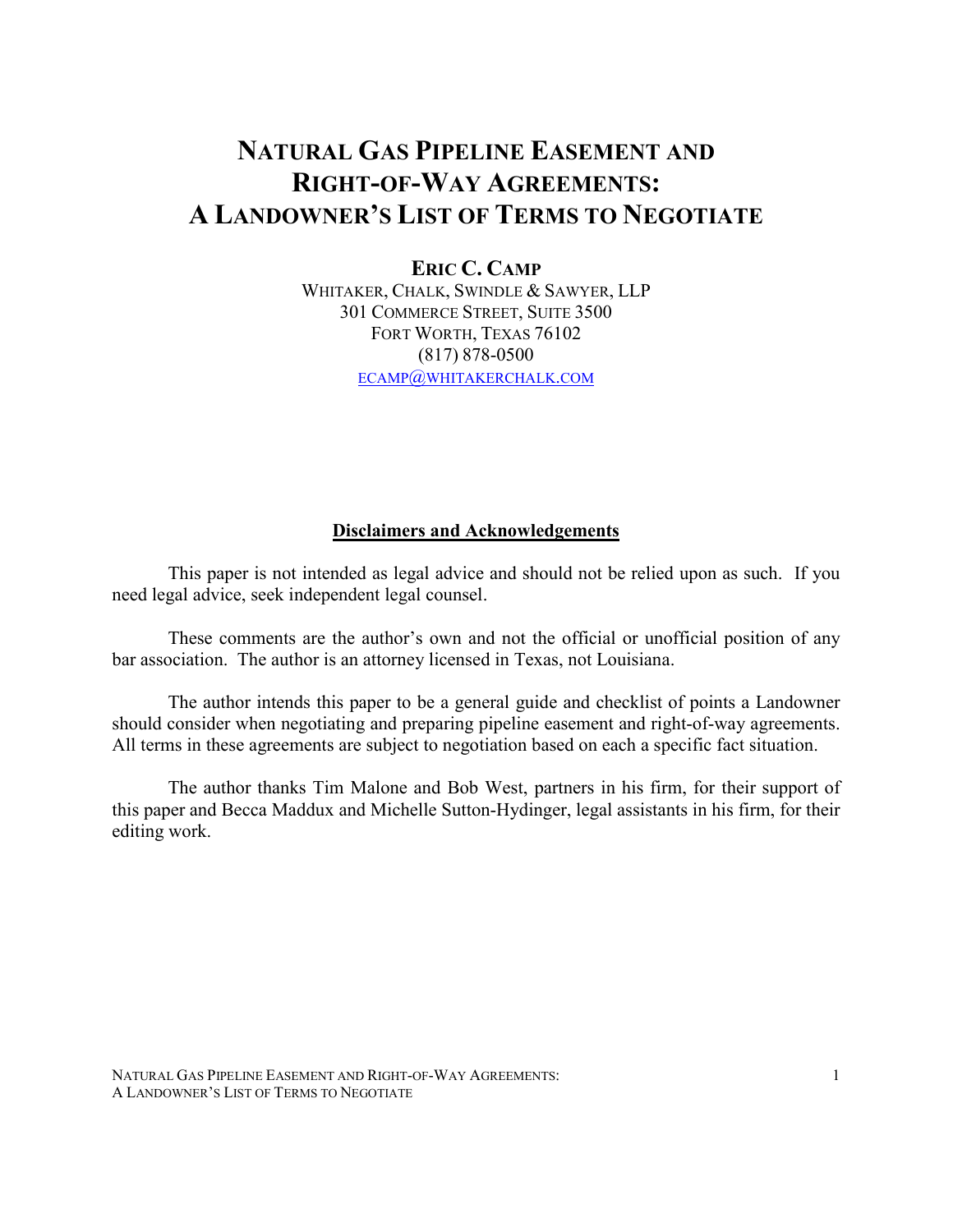The following are terms a landowner should consider when negotiating a natural gas pipeline easement or right-of-way agreement (collectively called "Easement Agreement"). This list is not exhaustive; each situation is different. This list is not legal advice. When negotiating an Easement Agreement, a Landowner should seek independent legal advice. A Landowner who chooses to seek legal advice should do so at the outset of negotiations, not just before signing the Easement Agreement or condemnation proceedings.

In this list, the terms "easement" and "right-of-way" are interchangeable. Also, the Grantee is called the "Pipeline Company" and the Grantor is called the "Landowner".

#### **1. The Price Per Linear Foot (or Rod)**

Pipeline Companies primarily compensates the Landowner for the easement by a payment per linear foot (or rod). Where an oil and gas lease bonus pays the mineral owner an amount per acre, an Easement Agreement pays the Landowner a price per foot (or rod) of the property the pipeline passes. The Easement's length, not width, determines this payment. Thus, if a Landowner grants an easement fifty feet (50') wide and one hundred feet (100') long and the Pipeline Company pays the Landowner \$20 per linear foot, the Landowner gets \$2,000 (100' x \$20/linear foot). But, if another Landowner grants an easement one hundred feet (100') wide and one hundred feet (100') long and the Pipeline Company pays that Landowner the same \$20 per linear foot, that Landowner gets the same \$2,000 (100' x \$20/linear foot). Even though the second Landowner's easement covered twice as much area, because the payment is by linear feet and not square feet, the Pipeline Company compensated both Landowners equally.

Often in rural areas the price offered is per linear rod, not linear foot. When calculating, note that one (1) linear rod equals sixteen and a half feet (16.5').

The value per linear foot is based on the prevailing rates in the area, the property's zoning and development potential, whether timber covers the proposed easement, and other land valuation issues. An appraiser is often necessary to determine the land's value prior to and after the easement.

#### **2. The Nature, Location, and Number of any Surface Facilities**

Like oil and gas wells, pipelines require certain surface facilities. Unless the Easement Agreement provides differently, the Pipeline Company can put whatever it deems necessary on the easement. Landowners should try to restrict all surface facilities. If the Landowner cannot get that, try to agree on what will be on the surface. The more burdensome the surface facilities, the larger the payment the Landowner can demand.

#### **3. Pipeline Depth Below the Surface**

Most Easement Agreements make the Pipeline Company bury the pipeline at least thirtysix inches (36") underground. To maximize the Landowner's future development options, a Landowner should ask the Pipeline Company to bury the pipeline at least forty eight inches (48") underground. This will satisfy certain local, state, and federal development regulations.

NATURAL GAS PIPELINE EASEMENT AND RIGHT-OF-WAY AGREEMENTS: A LANDOWNER'S LIST OF TERMS TO NEGOTIATE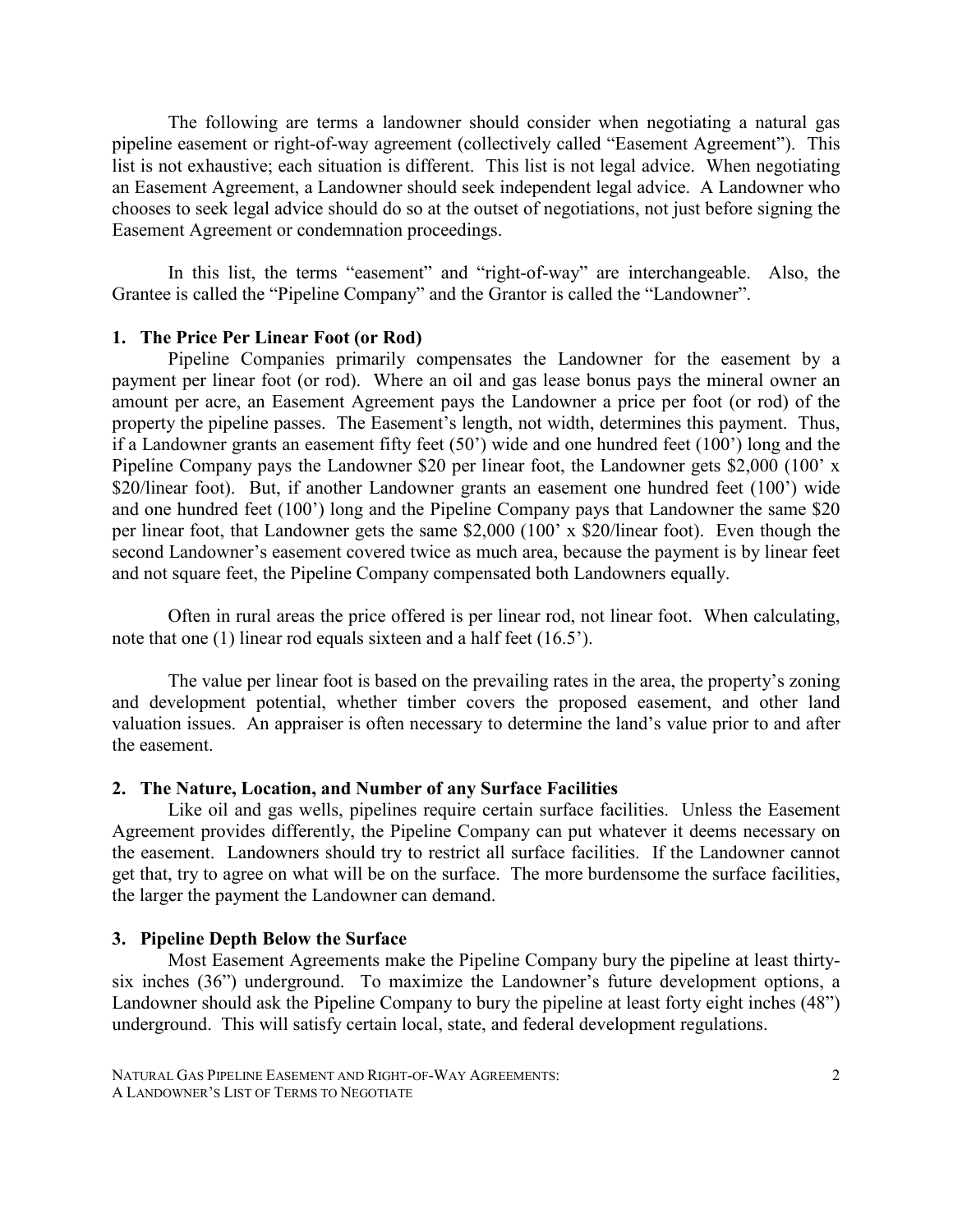#### **4. Pipeline Easement's Width & Temporary Construction Easement's Width**

Often a Pipeline Company will seek a fifty foot (50') or wider easement. The Pipeline Company usually only needs about twenty feet  $(20^{\prime})$  to thirty feet  $(30^{\prime})$  of width for the pipeline once installed. But during installation, the Pipeline Company needs about fifty feet (50') of width. Therefore, a Landowner should negotiate two easements in the Easement Agreement. The first is a Temporary Construction Easement about fifty feet (50') wide. The Temporary Construction Easement terminates at construction's end or a later specified time. The second is a Pipeline Easement about twenty feet (20') to thirty feet (30') wide. The Pipeline Easement lasts until abandoned by the Pipeline Company.

# **5. Written Timetable for Construction and Installation**

The Landowner should seek a written timetable of the pipeline's construction and installation. This ties into the Temporary Construction Easement discussion above and lets the Landowner know when operations will commence and end. Usually the Pipeline Companies have a schedule in mind so why exclude it from the Easement Agreement?

# **6. The Materials / Substances Allowed and Excluded from the Pipeline**

A Landowner should try to limit the substances the Pipeline Company can transport to only natural gas and associated hydrocarbons and exclude undesirable substances like sewage, crude oil, or salt water.

#### **7. The Easement Agreement is for a Single Line**

In a standard Easement Agreement, the Pipeline Company can lay an unlimited number of pipelines under the easement – without paying the Landowner additional compensation. The Easement Agreement should be for a single pipeline. This way, if the Pipeline Company wants to lay another pipeline later, it must get another easement from the Landowner.

# **8. The Rights and Restrictions on the Landowner's to Use Easement Area**

The Landowner should try to retain rights to use and enjoy the easement area as much as possible. This gives the Landowner flexibility about what it can do on the easement's surface. Some common future uses Landowners expressly reserve in the Easement Agreement are the right to build parking lots, driveways, seasonal landscaping, etc.

# **9. The Extent to Which the Pipeline Company or Landowner will Maintain the Easement Area**

The Landowner should establish that maintaining the easement area is the Pipeline Company's responsibility.

#### **10. Whether and How the Surface will we Restored upon the Pipeline's Completion**

 To ensure proper easement area restoration, the Landowner should ask the Pipeline Company to re-seed the area annually with the Landowner's desired grasses until permanent. The Landowner should also require double-ditching so topsoil is returned to the surface. Ideally, these remediating measures would also apply when the Pipeline Company disturbs the surface in the future.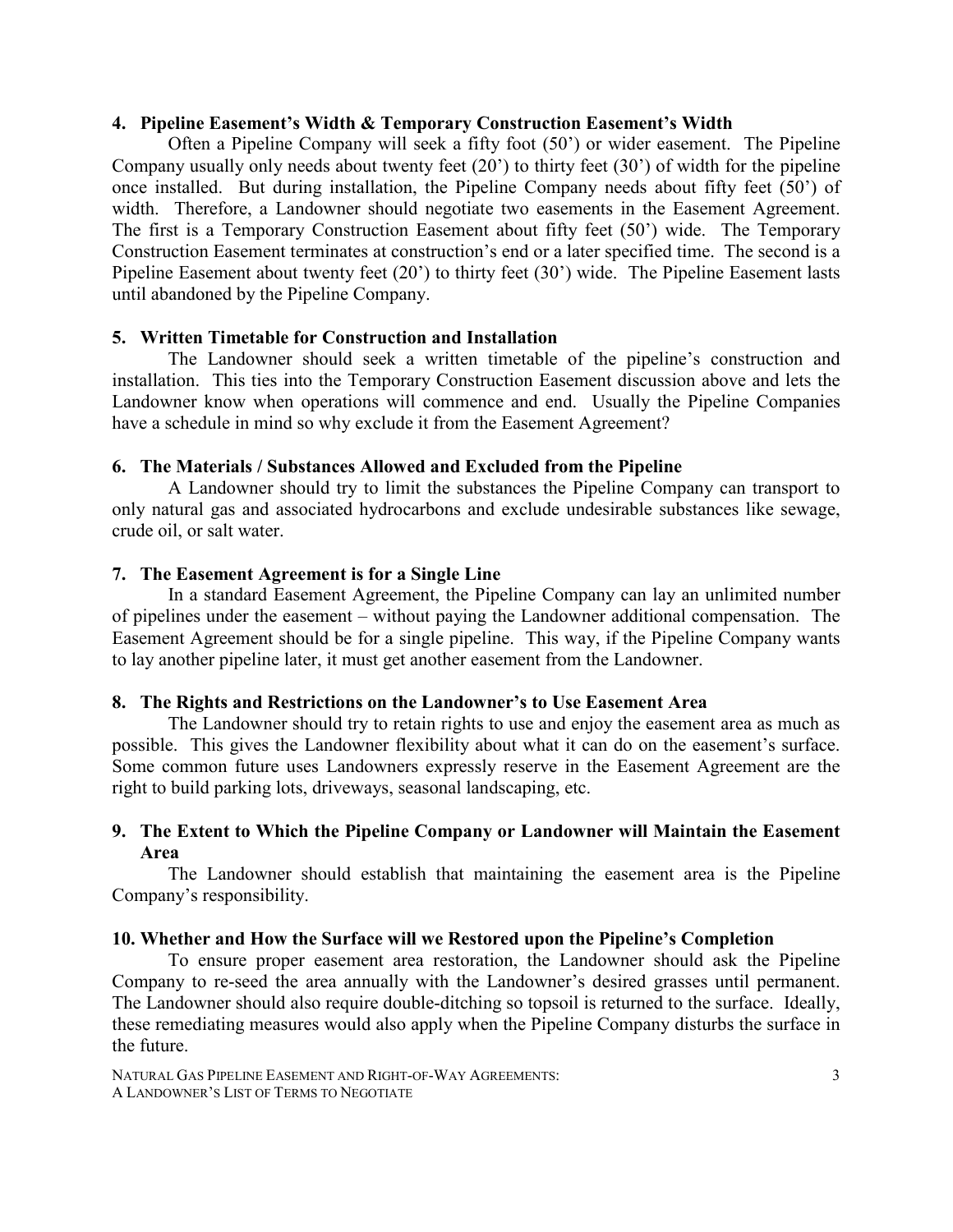#### **11. Easement Area Access**

 In a standard Easement Agreement, the Pipelines Company's Employees can enter the property at any time to conduct operations. Many Landowners want to limit when the Pipeline Company's representatives, employees, or contractors (collectively "Employees") can enter their property. For example, Landowners should try to limit access times to Monday through Friday from 8 a.m. to 6 p.m. Landowners can also ask for notice of upcoming accesses.

Unless the Easement Agreement states the permitted routes, the Employees can access the easement from anywhere. Landowners also often want to limit the specific routes of ingress and egress the Pipeline Company's Employees may access. The Landowner should clearly identify these routs in the drawing attached to the Easement Agreement.

#### **12. Damages Caused by Contractors**

The Landowner should make the Pipeline Company strictly liable for all damages caused to and on all the property caused by the Pipeline Company's operations and Employees.

#### **13. Restrictions on Contractors' Activities**

The Landowner should restrict the Employees' activities to only those necessary. Common limits include no guns, fishing poles, trash, pictures, etc.

#### **14. Restrict or Specify Activities Outside the Easement Area**

To prevent Employees from trespassing, the Landowner should restrict all activities to the easement area and require express written condition before Employees can go outside that area.

#### **15. List Special Issues**

Every property is different and has special issues - a favorite tree, boring or not boring under a specific area, etc. The Easement Agreement should address such issues.

#### **16. Explain Environmental Responsibilities**

Natural gas pipelines involve many environmental issues. The Easement Agreement should require the Pipeline Company to comply with all local, state, and federal environmental laws. The Pipeline Company should indemnify and hold harmless the Landowner from any and all environmental damages caused by the pipeline or its operation. And the Landowner should also ask the Pipeline Company to pay the costs of all environmental remediation.

#### 1**7. List the Types of Roads that Can Cross the Easement Without Permission**

To maximize the Landowner's future uses, the Easement Agreement should specify the types of roads that can cross the easement without the Pipeline Company's permission.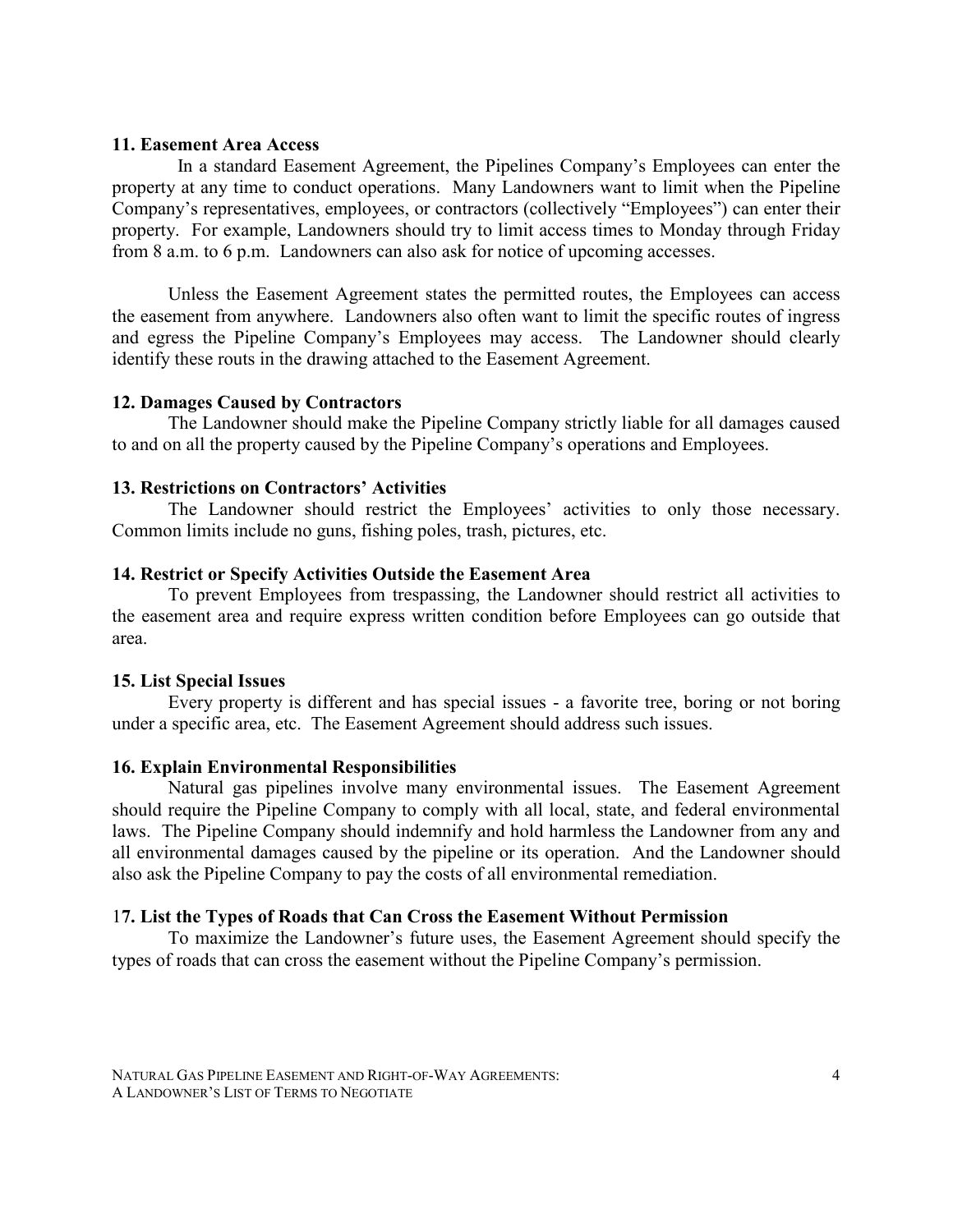# **18. State Whether Future Ponds, Lakes, or Tanks May Intrude on the Easement Without Permission**

This provision is relevant to rural property owners with future plans to build a pond, lake, or tank. In these cases, the Landowner should try to reserve those rights in the Easement Agreement.

#### **19. List the Other Types of Easements the Landowner May Grant Across this Easement**

Another company may want an easement across this pipeline easement in the future (power lines, water lines, etc.). The Landowner should include a provision stating that it can grant all other easements across the property and easement area that do not unreasonably interfere with the Pipeline Company's use and enjoyment of its easement.

# **20. Restrict the Pipeline Company's Ability to Grant Other Easements Within the Easement Area**

The Landowner should restrict the Pipeline Company's ability to grant other easements within the easement area. Thus, if another company or utility wants to use the easement, it has to deal with and compensate the Landowner, not the Pipeline Company.

#### **21. State the Right to Recover Damages for Disruption Due to Maintenance, Repair, Replacement, and Other Activities in the Easement Area in the Future**

Without such a provision, it is unlikely the Landowner will recover damages caused by future disruptions to the property. The Easement Agreement should provide that the Pipeline Company will compensate the Landowner for future damages caused by maintenance, repair, replacement, and other activities related to the pipeline.

# **22. State What Constitutes Abandonment**

To avoid later arguments between the Pipeline Company and Landowner about whether the Pipeline Company abandoned the easement, the Easement Agreement should define "abandonment." Such provisions usually provide that if the Pipeline Company lays no pipeline a specific number of years, usually two years, after the easement's grant, then it abandoned the easement and the easement terminates. Such provisions also usually provide that where a pipeline exists, if no natural gas has flowed through that pipeline for a specific number of years, usually two years, then the Pipeline Company abandoned the easement and the easement terminates.

#### **23. Whether the Pipeline Company Must Remove its Structures if it Abandons the Pipeline**

Unless the Easement Agreement provides otherwise, the Pipeline Company can leave its structures in place if it abandons the pipeline. A Landowner should ask that when abandoned, the Pipeline Company remove its structures – both pipeline and above ground facilities. The Landowner should also include a provision requiring the Pipeline Company to properly remediate the property after removal and compensate the Landowner for damages caused during the removal.

NATURAL GAS PIPELINE EASEMENT AND RIGHT-OF-WAY AGREEMENTS: A LANDOWNER'S LIST OF TERMS TO NEGOTIATE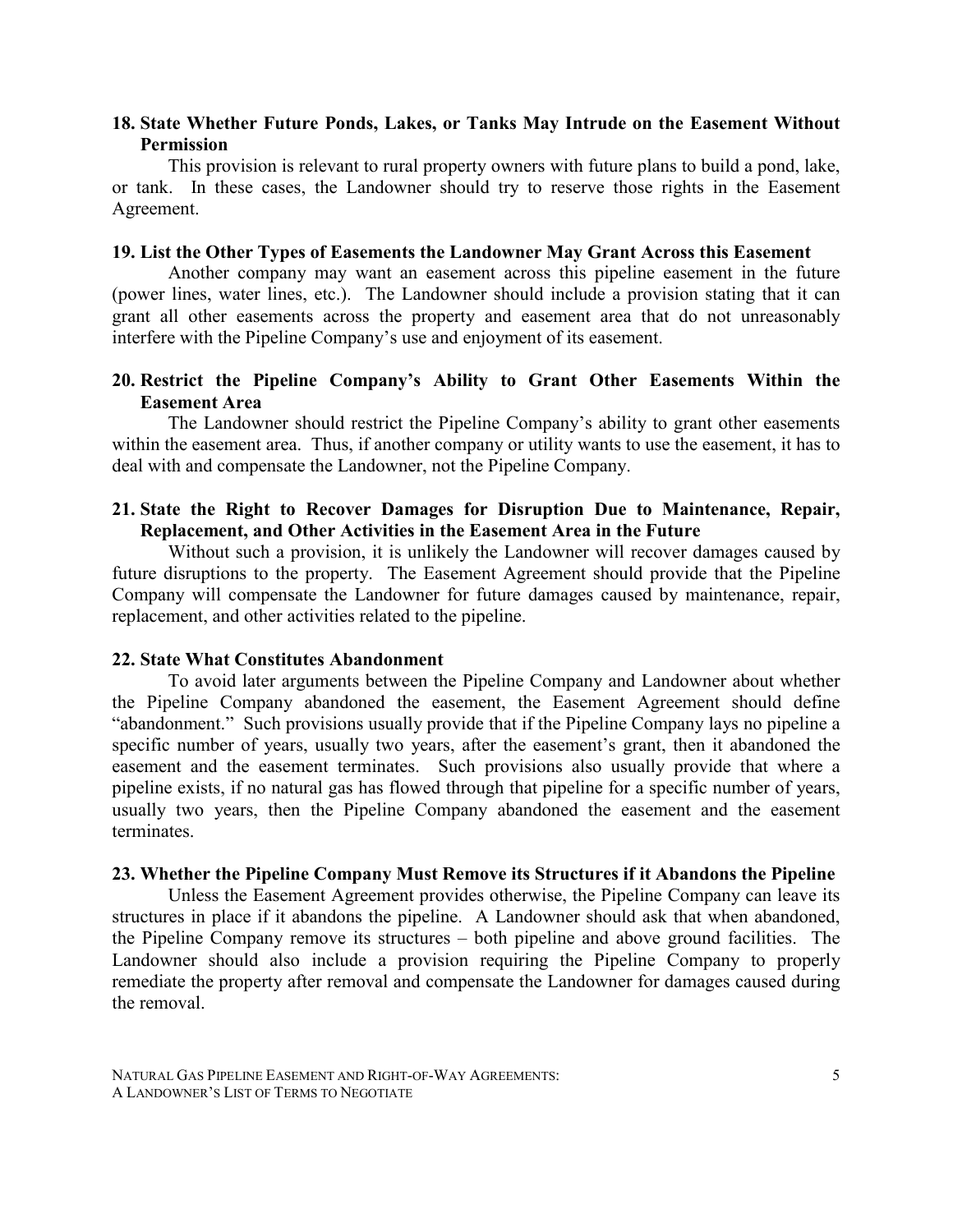#### **24. Where the Pipeline Company Will Place Warning Signs**

The law requires the Pipeline Company to post certain signs along the pipeline route. A Landowner should work with the Pipeline Company in the Easement Agreement to determine where to place the signs. Otherwise, the Pipeline Company can post the signs anywhere.

# **25. The Pipeline's Size**

The Landowner wants the pipeline's size it to be as small as possible and the Pipeline Company wants maximum flexibility. The standard Easement Agreement does not specify the pipeline's maximum size so the Pipeline Company can lay as large a pipeline as it desires. A Landowner should try to limit the pipeline's size in the Easement Agreement. Usually the Pipeline Company knows what size pipeline it plans to use so it is agreeable to limiting it to that size.

# **26. Is There a Secrecy Agreement?**

When negotiating an oil and gas lease, there is power in numbers. When negotiating an Easement Agreement, it is every Landowner for itself. Why? Because unlike oil and gas exploration operations, the pipeline is coming through the Landowner's property whether the Landowner likes it or not through the Pipeline Companies power of eminent domain. Given pipelines' nature and design, certain above-ground facilities have to be built on either the Landowner's or the Landowner's neighbors' land. As the Landowner, you probably prefer such facilities on your neighbor's land.

A Secrecy Agreement benefits the Landowner because the Pipeline Company can pay a higher price per linear foot (or rod) and make other concessions without worrying about neighboring Landowners seeking the same terms.

# **27. Include the Easement's Proper Legal Description and Drawings**

Often the only legal property description in the Easement Agreement is of the entire property (a "blanket easement"). Frequently the right-of-way agent has told the Landowner the pipeline would go in one place. Then, however, the Pipeline Company puts the pipeline somewhere else. How did this happen? It happened because the Easement Agreement granted the Pipeline Company a blanket easement and the right to put its pipeline anywhere on the property.

To prevent this, a Landowner should include the easement location's proper legal description in the Easement Agreement. A Landowner should also include drawings of the easement's location as exhibits to the Easement Agreement. These two things assure the Landowner that the pipeline is going where agreed.

# **28. Landowner Should Not Warrant Title**

The Pipeline Company has its own professionals to research title and is in a better position than a Landowner to find potential title issues. If the Pipeline Company makes a mistake in its title research, the Landowner should not suffer. The standard Easement Agreement has the Landowner warranting title and promising to defend the Pipeline Company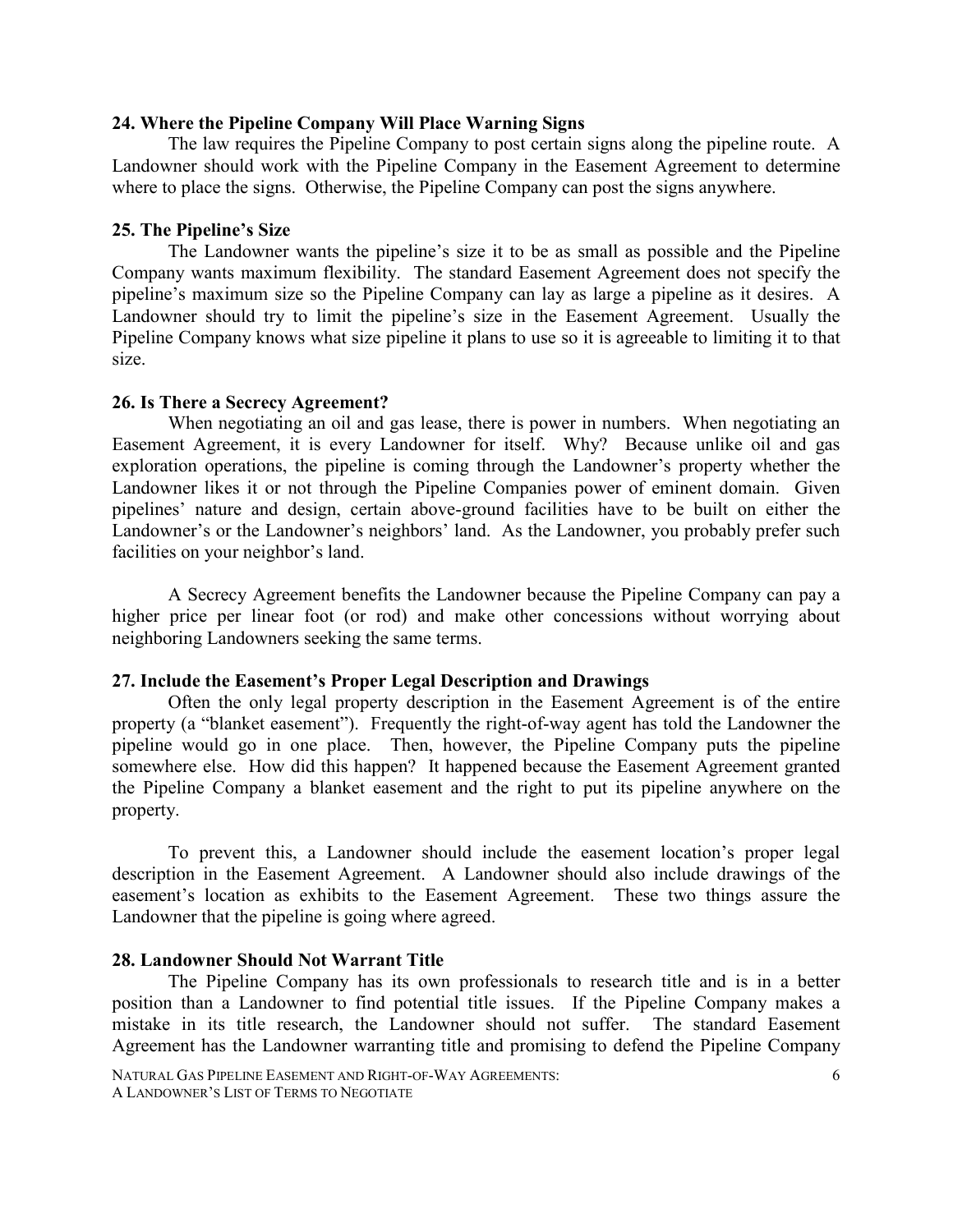should a title issue arise. This is a large potential burden for a Landowner considering the amount of compensation it receives for the easement. The Pipeline Company is in a better financial position to bear this burden and will often do so if asked by the Landowner.

# **29. Right to Move the Pipeline at Landowner's Expense**

This provision helps Landowners with plans to develop their property. In some cases, it makes financial sense for the Landowner to pay to move the pipeline so the Landowner can go forward with its development plans. If the Landowner wants this right, it must include it in the Easement Agreement.

# **30. Whether the Pipeline Company will Repair Roads to Their Former Condition or Improve the Roads After Construction and Installation**

The Pipeline Company will use many vehicles that can damage the Landowner's roads. The Landowner should request that the Pipeline Company fix such damages. Otherwise, the Pipeline Company could argue it included such compensation in the consideration for the Easement.

# **31. Whether the Landowner Will Require Temporary Crossings Across Open Trenches or Ditches**

Including a provision requiring the Pipeline Company to build temporary crossings across open trenches and ditches is another way to ensure it conducts its operations respecting the property. Such a provision is not in the standard Easement Agreement.

#### **32. The Maximum Pressure a Line Can Transmit**

If a Landowner had to choose between a pipeline that transported gas at high pressure or low pressure, the Landowner would choose low pressure. Why? Because it is safer. The Pipeline Company should know approximately what pressure level will be transmitted through the pipeline. The Landowner should try to limit the maximum pressure amount allowable. If the Pipeline Company plans a high pressure line, the Landowner can use this as a negotiating point for a higher price per linear foot (or rod) or other concessions. Regardless, including a maximum pressure allowable limit better informs the Landowner about the pipeline across its property.

# **33. Whether There is an Established Maintenance or Inspection Schedule**

Landowners wants to know who is going to be on their property and when. As such, a Landowner should get the Pipeline Company to agree to an established routine maintenance and inspection schedule. This lets the Landowner know when the Pipeline Company's Employees will be on the property and why.

# **34. Whether There is an Indemnity Agreement to Protect the Landowner Against any Future Lawsuits in any Way Related to the Pipeline or Other Facilities**

Since the Pipeline Company is putting its equipment on the Landowner's property, should a lawsuit arise related to that equipment, the Pipeline Company should bear the risk. For example, assume a guest is walking across the Landowner's property and trips over a piece of the Pipeline Company's improperly marked surface equipment. The fall injures the guest.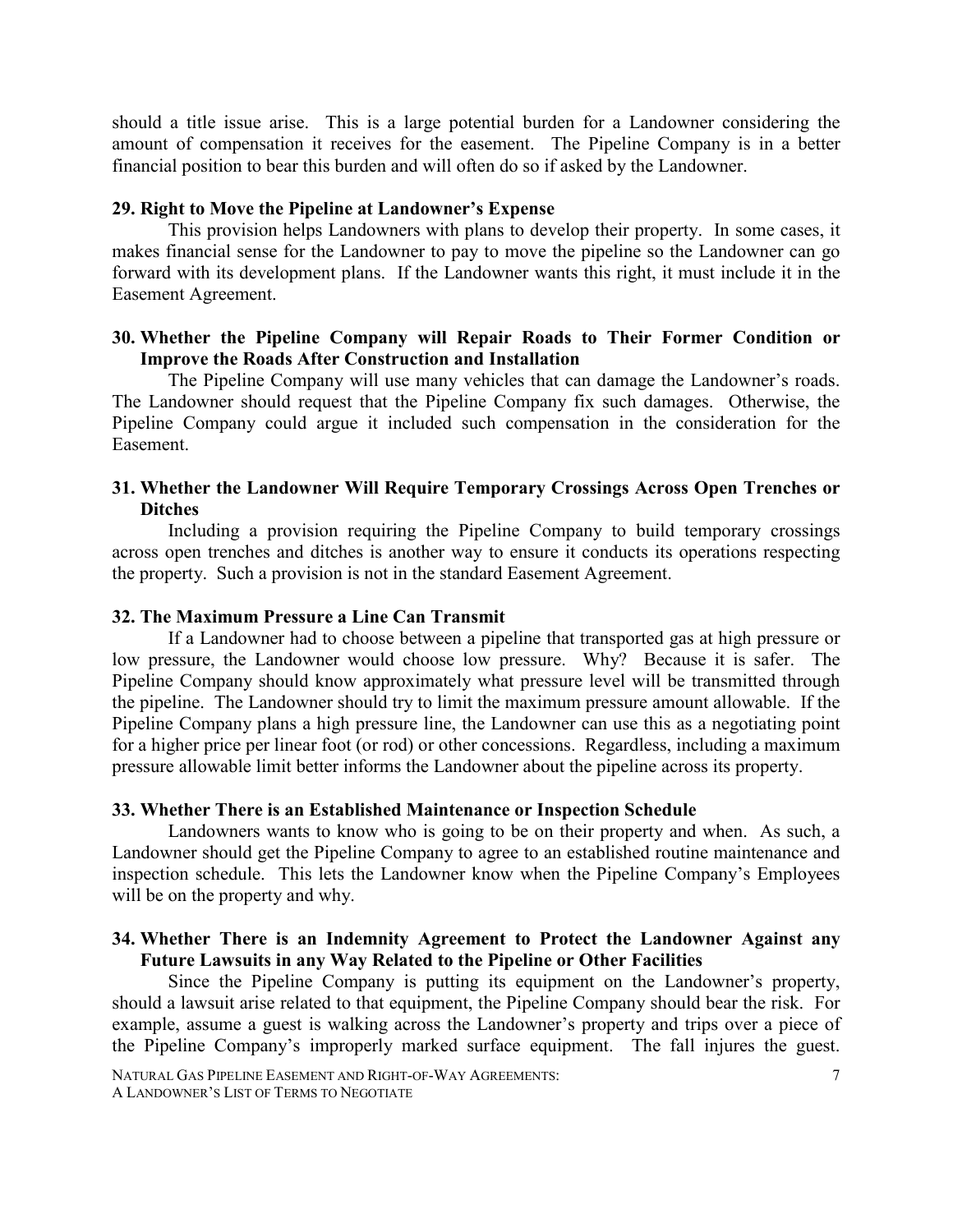Along with suing the Pipeline Company, the guest might also sue the Landowner because the accident resulted from a dangerous condition on the Landowner's property. Including an indemnity provision will shield the Landowner from liability for suits related to the pipeline and other facilities.

# **35. State that Assignees of the Easement Must Strictly Comply with the Easement Agreement's Terms**

Often the Pipeline Company will assign the easement to a related or unrelated company. This concerns the Landowner because the Landowner thought it was dealing with one company and now has to deal with another one. To lessen this concern, a Landowner should include a provision requiring the Pipeline Company's assignees' strict compliance with the Easement Agreement's terms.

# **36. The Pipeline Company is Liable for Potential Payment of Damages for up to Three (3) Years After it Completes the Work**

The usual statute of limitations for such damages is two (2) years. Including an additional year extends the time in which the Landowner can file a suit for damages.

# **37. Whether Pipeline Company is Liable for the Payment of Survey, Filing, and Attorneys' Fees Incurred Incidental to the Easement Agreement**

Surveyors and attorneys can be expensive. Pipeline Companies best compensate Landowners who negotiate in good faith. During such negotiations, the Landowner can often convince the Pipeline Company to pay for, within reason, the Landowner's survey, filing, and attorneys' fees. This concession is easier to obtain with a Secrecy Agreement in place. Note that if the Landowner is rude and unreasonable, the Landowner is less likely to get this concession.

#### **38. Payments Apportioned for the Actual Easement and Damages for Tax Purposes**

When a Landowner grants a pipeline easement, the Landowner is selling an interest in the property and also damaging the property by allowing a pipeline to pass through it. Unless otherwise agreed, the Pipeline Company will send the Landowner one check for the Easement and not state what amounts it allotted to the sale and what amounts to the damages.

The Federal Income Tax Code treats proceeds received for granting the easement (the sale of an interest in the property) as long-term capital gains if the Landowner owned the property for more than one (1) year before granting the easement. These proceeds are subject to Federal income tax in the year received. But, proceeds received as compensation for the damage done by the easement lower the Landowner's basis in the property (the amount the Landowner paid for the property). Federal income taxes are not due on the damages portion of the proceeds until the Landowner sells the property. Thus, by apportioning the payment between the grant and the damages, the Landowner can delay paying Federal income taxes on the damages portion until the Landowner sells the property.

Such an allocation does not require two checks. However, the Easement Agreement or an itemized statement from the Pipeline Company should clearly state how the parties